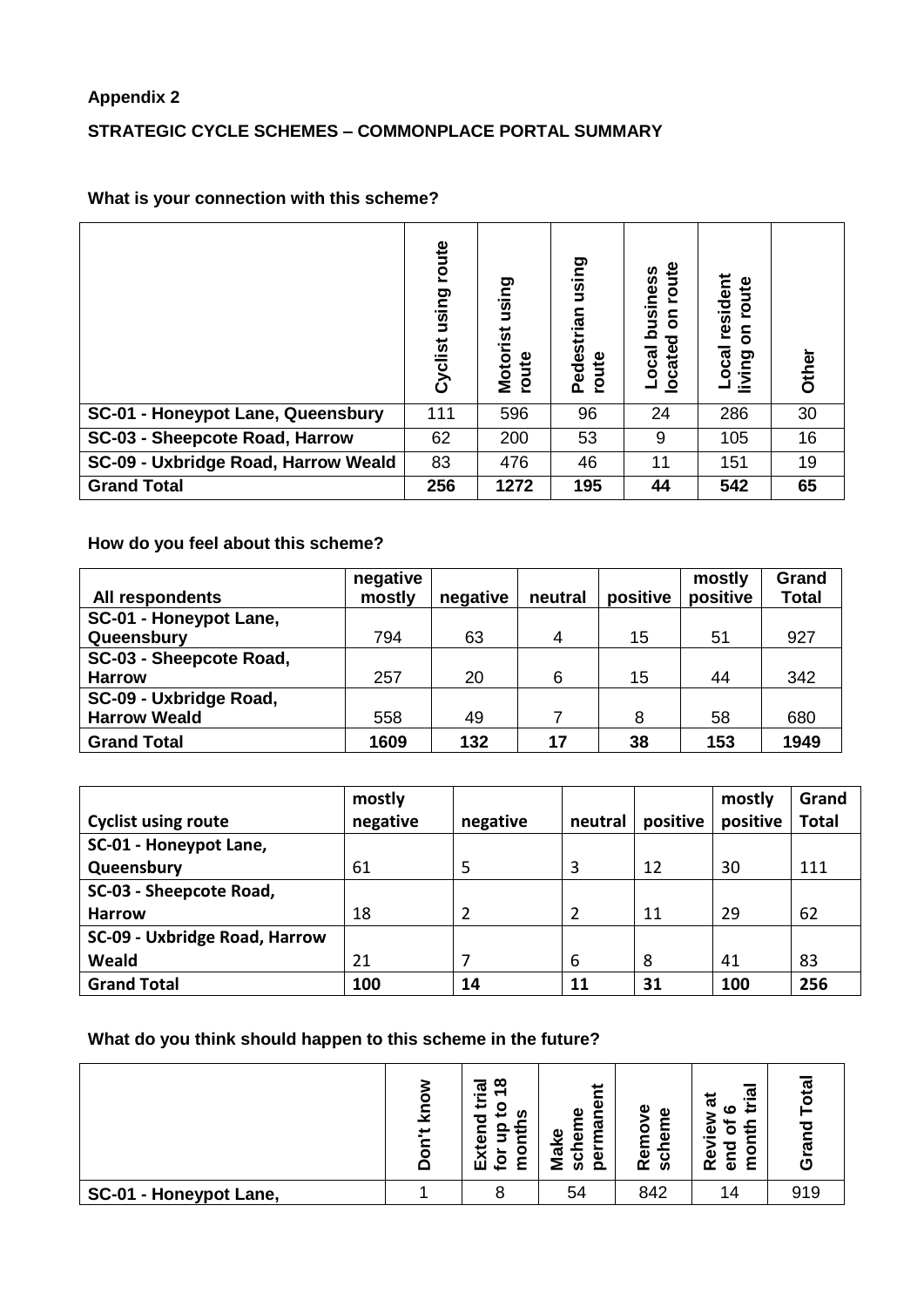| Queensbury                             |    |     |      |    |      |
|----------------------------------------|----|-----|------|----|------|
| SC-03 - Sheepcote Road, Harrow         |    | 52  | 273  |    | 339  |
| SC-09 - Uxbridge Road, Harrow<br>Weald |    | 58  | 592  | 19 | 676  |
| <b>Grand Total</b>                     | 23 | 164 | 1707 | 39 | 1934 |

# **Let us know any other comments you have?**

|                | SC-01 - Honeypot Lane, Queensbury                                                                | No.            |
|----------------|--------------------------------------------------------------------------------------------------|----------------|
|                | <b>General Comments Summarised</b>                                                               |                |
| 1              | The cycle lane on Honeypot Lane causes / will cause more traffic congestion                      | 514            |
| $\overline{2}$ | Not enough cyclists use the cycle lanes                                                          | 497            |
| $\overline{3}$ | The cycle lane on Honeypot Lane causes / will cause more pollution                               | 180            |
| 4              | Waste of council funds / resources/ road space / time                                            | 170            |
| 5              | Increase response time for emergency services                                                    | 100            |
| 6              | Service Road is much safer for cyclists to use the road                                          | 64             |
| $\overline{7}$ | Cycle lanes are inconsistent / broken / hazard for pedestrian / cyclist / vehicles.              | 64             |
| 8              | Support the scheme                                                                               | 50             |
| $\overline{9}$ | Dangerous at junctions where traffic has to turn left or right                                   | 46             |
| 10             | Cyclists do not need to use the full lane / Cycle lanes are too wide                             | 17             |
| 11             | We were not properly consulted on this scheme                                                    | 16             |
| 12             | Cyclists are using / still prefer to use pavement                                                | 14             |
| 13             | Support the 40mph speed limit reduction to 30mph                                                 | 13             |
| 14             | Suggest to convert cycle lanes to bus lanes to allow buses, motorbikes and cycles<br>to use it.  | 11             |
| 15             | Excessive debris in the newly created cycle lanes could be a safety hazard to the<br>cyclists    | 8              |
| 16             | Support the scheme. Proposals will improve long term health and environmental<br>sustainability. | $\overline{7}$ |
| 17             | Buses are delayed                                                                                | $\overline{7}$ |
| 18             | Cycle lanes are dangerous near the bus stops and side streets                                    | $\overline{7}$ |
| 19             | Traffic cones left in driving lanes \ are eyesore                                                | $\overline{7}$ |
| 20             | Extend the scheme to other areas                                                                 | 6              |
|                | provide dedicated cycle tracks on Northwick Park Roundabout                                      | 6              |
| 21             | Support the scheme. Provide more segregation at junctions and bus stop for                       | 6              |
|                | protection of cyclists                                                                           |                |
| 22             | Vehicles are using side roads / residential streest to bypass the congestion on<br>Honeypot Lane | 5              |
| 23             | Cycle lanes discriminates against disabled people                                                | 4              |
|                | Miscellaneous comments                                                                           | $\overline{7}$ |

|   | SC-03 - Sheepcote Road, Harrow                                                                                 | No. |
|---|----------------------------------------------------------------------------------------------------------------|-----|
|   | <b>General Comments Summarised</b>                                                                             |     |
|   | The cycle lane on Sheepcote Road causes / will cause more traffic congestion (on<br>Northwick Park roundabout) | 162 |
|   | Not enough cyclists use the cycle lanes                                                                        | 112 |
| 3 | The cycle lane on Sheepcote Road causes / will cause more pollution                                            | 69  |